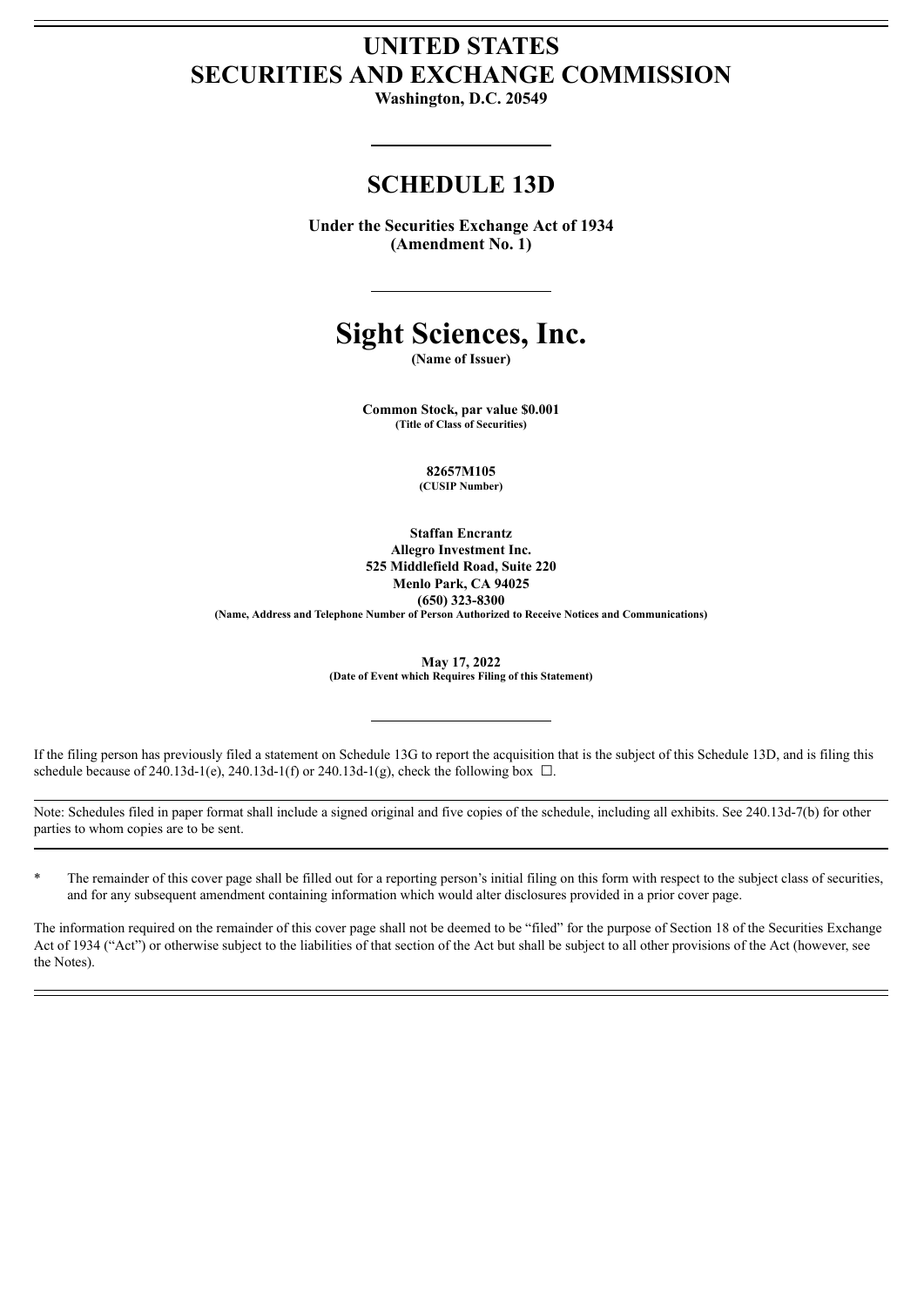CUSIP No. 82657M105 Page 2 of 11 Pages

| $\mathbf{1}$   | <b>NAMES OF REPORTING PERSONS</b>                                                   |    |                                                                                                                     |  |  |
|----------------|-------------------------------------------------------------------------------------|----|---------------------------------------------------------------------------------------------------------------------|--|--|
|                | Allegro Investment Fund, L.P. (the "Fund")                                          |    |                                                                                                                     |  |  |
| 2              | CHECK THE APPROPRIATE BOX IF A MEMBER OF A GROUP (See Instructions)                 |    |                                                                                                                     |  |  |
|                | (a) $\Box$<br>$(b) \boxtimes$                                                       |    |                                                                                                                     |  |  |
| $\mathfrak{Z}$ | <b>SEC USE ONLY</b>                                                                 |    |                                                                                                                     |  |  |
|                |                                                                                     |    |                                                                                                                     |  |  |
| $\overline{4}$ | SOURCE OF FUNDS (See Instructions)                                                  |    |                                                                                                                     |  |  |
|                | $00\,$                                                                              |    |                                                                                                                     |  |  |
| 5              | CHECK IF DISCLOSURE OF LEGAL PROCEEDINGS IS REQUIRED PURSUANT TO ITEMS 2(D) OR 2(E) |    |                                                                                                                     |  |  |
|                | $\Box$                                                                              |    |                                                                                                                     |  |  |
| 6              |                                                                                     |    | CITIZENSHIP OR PLACE OF ORGANIZATION                                                                                |  |  |
|                | Jersey                                                                              |    |                                                                                                                     |  |  |
|                |                                                                                     | 7  | <b>SOLE VOTING POWER</b>                                                                                            |  |  |
|                |                                                                                     |    | 4,022,118 shares, except that Allegro Investment Inc. ("AII"), the investment manager of the Fund (and Staffan      |  |  |
|                | <b>NUMBER OF</b>                                                                    |    | Encrantz, the president and sole director of AII), may be deemed to have sole power to vote these shares.           |  |  |
|                | <b>SHARES</b><br><b>BENEFICIALLY</b>                                                |    | <b>SHARED VOTING POWER</b>                                                                                          |  |  |
|                | <b>OWNED BY</b>                                                                     |    | $\overline{0}$                                                                                                      |  |  |
|                | <b>EACH</b><br><b>REPORTING</b>                                                     | 9  | <b>SOLE DISPOSITIVE POWER</b>                                                                                       |  |  |
|                | <b>PERSON</b>                                                                       |    | 4,022,118 shares, except that AII, the investment manager of the Fund (and Staffan Encrantz, the president and sole |  |  |
|                | <b>WITH</b>                                                                         |    | director of AII), may be deemed to have sole power to dispose of these shares.                                      |  |  |
|                |                                                                                     | 10 | <b>SHARED DISPOSITIVE POWER</b>                                                                                     |  |  |
|                |                                                                                     |    | $\mathbf{0}$                                                                                                        |  |  |
| 11             |                                                                                     |    | AGGREGATE AMOUNT BENEFICIALLY OWNED BY EACH REPORTING PERSON                                                        |  |  |
|                | 4,022,118 shares                                                                    |    |                                                                                                                     |  |  |
| 12             |                                                                                     |    | CHECK BOX IF THE AGGREGATE AMOUNT IN ROW (11) EXCLUDES CERTAIN SHARES (See Instructions)                            |  |  |
|                | $\Box$                                                                              |    |                                                                                                                     |  |  |
| 13             |                                                                                     |    | PERCENT OF CLASS REPRESENTED BY AMOUNT IN ROW (11)                                                                  |  |  |
|                |                                                                                     |    |                                                                                                                     |  |  |
| 14             | 8.5%                                                                                |    | TYPE OF REPORTING PERSON (See Instructions)                                                                         |  |  |
|                |                                                                                     |    |                                                                                                                     |  |  |
|                | PN                                                                                  |    |                                                                                                                     |  |  |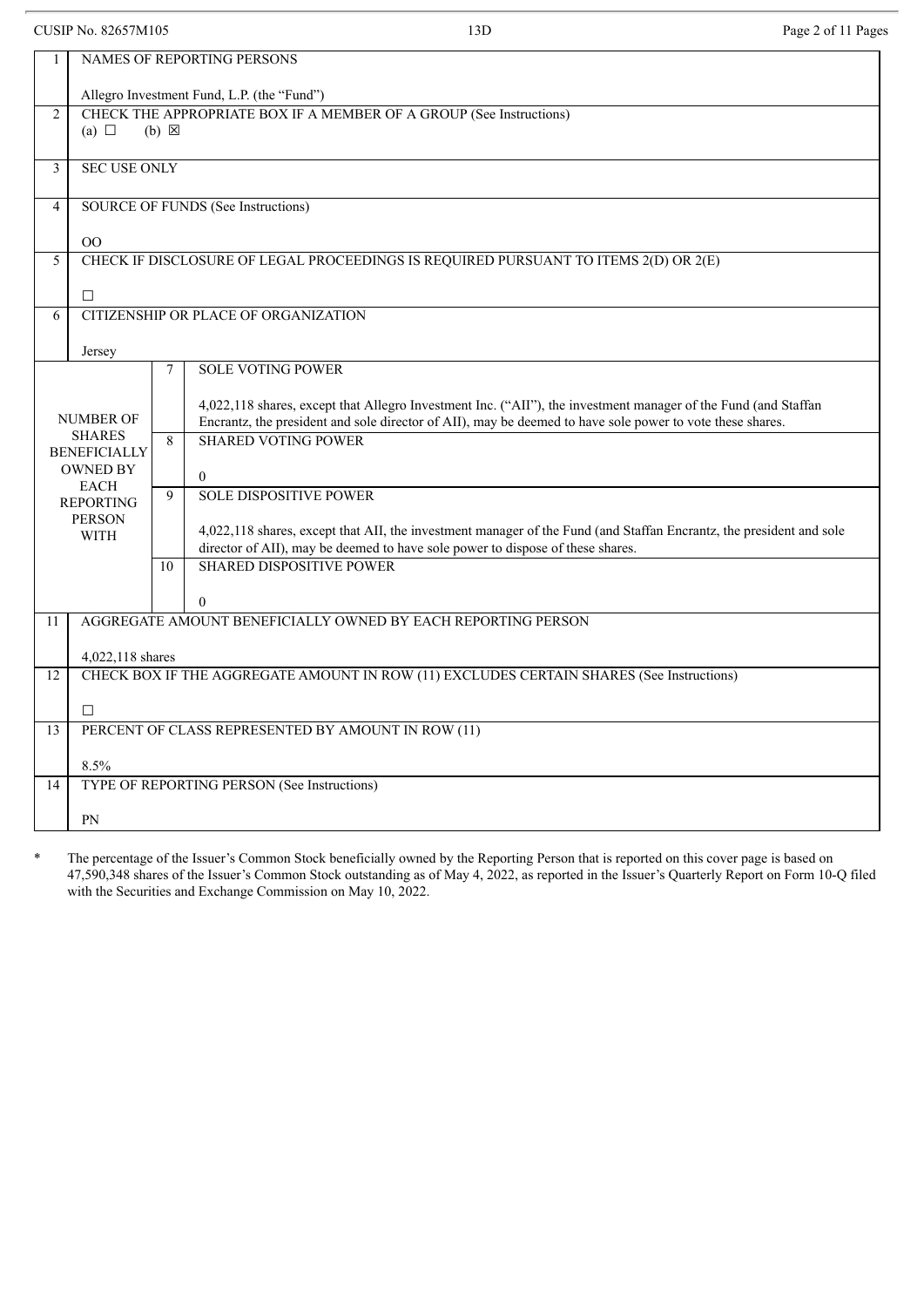CUSIP No. 82657M105 Page 3 of 11 Pages

| $\mathbf{1}$   | NAMES OF REPORTING PERSONS                                                          |                                                                                                                       |  |  |
|----------------|-------------------------------------------------------------------------------------|-----------------------------------------------------------------------------------------------------------------------|--|--|
|                | Allegro Investors LLC (the "LLC")                                                   |                                                                                                                       |  |  |
| $\overline{2}$ | CHECK THE APPROPRIATE BOX IF A MEMBER OF A GROUP (See Instructions)                 |                                                                                                                       |  |  |
|                | (a) $\Box$<br>$(b) \boxtimes$                                                       |                                                                                                                       |  |  |
| $\overline{3}$ | <b>SEC USE ONLY</b>                                                                 |                                                                                                                       |  |  |
|                |                                                                                     |                                                                                                                       |  |  |
| 4              | SOURCE OF FUNDS (See Instructions)                                                  |                                                                                                                       |  |  |
|                | O <sub>O</sub>                                                                      |                                                                                                                       |  |  |
| 5              | CHECK IF DISCLOSURE OF LEGAL PROCEEDINGS IS REQUIRED PURSUANT TO ITEMS 2(D) OR 2(E) |                                                                                                                       |  |  |
|                | $\Box$                                                                              |                                                                                                                       |  |  |
| 6              |                                                                                     | CITIZENSHIP OR PLACE OF ORGANIZATION                                                                                  |  |  |
|                | California                                                                          |                                                                                                                       |  |  |
|                |                                                                                     | <b>SOLE VOTING POWER</b><br>$\tau$                                                                                    |  |  |
|                |                                                                                     | 632,456 shares, except that Staffan Encrantz, the sole member of the LLC, may be deemed to have sole power to vote    |  |  |
|                | <b>NUMBER OF</b>                                                                    | these shares.                                                                                                         |  |  |
|                | <b>SHARES</b><br><b>BENEFICIALLY</b>                                                | <b>SHARED VOTING POWER</b><br>8                                                                                       |  |  |
|                | <b>OWNED BY</b>                                                                     | $\overline{0}$                                                                                                        |  |  |
|                | <b>EACH</b><br><b>REPORTING</b>                                                     | <b>SOLE DISPOSITIVE POWER</b><br>9                                                                                    |  |  |
|                | <b>PERSON</b>                                                                       | 632,456 shares, except that Staffan Encrantz, the sole member of the LLC, may be deemed to have sole power to dispose |  |  |
|                | <b>WITH</b>                                                                         | of these shares.                                                                                                      |  |  |
|                |                                                                                     | <b>SHARED DISPOSITIVE POWER</b><br>10                                                                                 |  |  |
|                |                                                                                     | $\theta$                                                                                                              |  |  |
| 11             |                                                                                     | AGGREGATE AMOUNT BENEFICIALLY OWNED BY EACH REPORTING PERSON                                                          |  |  |
|                | 632,456 shares                                                                      |                                                                                                                       |  |  |
| 12             |                                                                                     | CHECK BOX IF THE AGGREGATE AMOUNT IN ROW (11) EXCLUDES CERTAIN SHARES (See Instructions)                              |  |  |
|                | $\Box$                                                                              |                                                                                                                       |  |  |
| 13             |                                                                                     | PERCENT OF CLASS REPRESENTED BY AMOUNT IN ROW (11)                                                                    |  |  |
|                |                                                                                     |                                                                                                                       |  |  |
|                | 1.3%                                                                                |                                                                                                                       |  |  |
|                | TYPE OF REPORTING PERSON (See Instructions)<br>14                                   |                                                                                                                       |  |  |
|                | O <sub>O</sub>                                                                      |                                                                                                                       |  |  |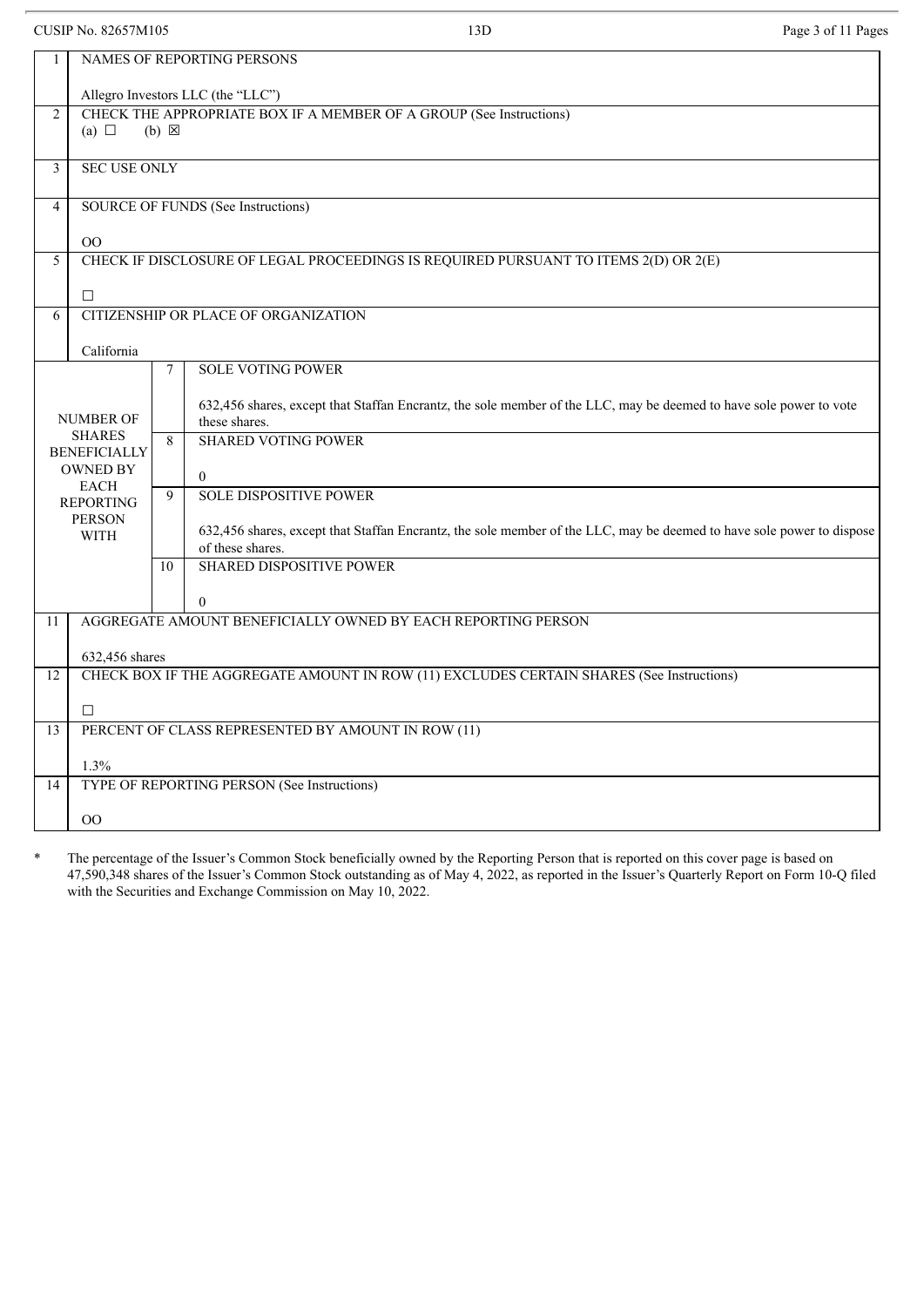CUSIP No. 82657M105 Page 4 of 11 Pages

| $\mathbf{1}$   | NAMES OF REPORTING PERSONS                                                          |                                                                                                                                              |  |  |
|----------------|-------------------------------------------------------------------------------------|----------------------------------------------------------------------------------------------------------------------------------------------|--|--|
|                | Allegro Investment Inc. ("AII")                                                     |                                                                                                                                              |  |  |
| $\overline{2}$ | CHECK THE APPROPRIATE BOX IF A MEMBER OF A GROUP (See Instructions)                 |                                                                                                                                              |  |  |
|                | (a) $\Box$                                                                          | $(b) \boxtimes$                                                                                                                              |  |  |
| 3              | <b>SEC USE ONLY</b>                                                                 |                                                                                                                                              |  |  |
|                |                                                                                     |                                                                                                                                              |  |  |
| $\overline{4}$ |                                                                                     | SOURCE OF FUNDS (See Instructions)                                                                                                           |  |  |
|                | O <sub>O</sub>                                                                      |                                                                                                                                              |  |  |
| 5              | CHECK IF DISCLOSURE OF LEGAL PROCEEDINGS IS REQUIRED PURSUANT TO ITEMS 2(D) OR 2(E) |                                                                                                                                              |  |  |
|                |                                                                                     |                                                                                                                                              |  |  |
|                | $\Box$                                                                              | CITIZENSHIP OR PLACE OF ORGANIZATION                                                                                                         |  |  |
| 6              |                                                                                     |                                                                                                                                              |  |  |
|                | California                                                                          |                                                                                                                                              |  |  |
|                |                                                                                     | <b>SOLE VOTING POWER</b><br>$\tau$                                                                                                           |  |  |
|                |                                                                                     |                                                                                                                                              |  |  |
|                | <b>NUMBER OF</b>                                                                    | 4,022,118 shares, except Staffan Encrantz, the president and sole director of AII, may be deemed to have sole power to<br>vote these shares. |  |  |
|                | <b>SHARES</b>                                                                       | <b>SHARED VOTING POWER</b><br>8                                                                                                              |  |  |
|                | <b>BENEFICIALLY</b><br><b>OWNED BY</b>                                              |                                                                                                                                              |  |  |
|                | <b>EACH</b>                                                                         | $\overline{0}$                                                                                                                               |  |  |
|                | <b>REPORTING</b>                                                                    | 9<br><b>SOLE DISPOSITIVE POWER</b>                                                                                                           |  |  |
|                | <b>PERSON</b><br><b>WITH</b>                                                        | 4,022,118 shares, except Staffan Encrantz, the president and sole director of AII, may be deemed to have sole power to                       |  |  |
|                |                                                                                     | dispose of these shares.                                                                                                                     |  |  |
|                |                                                                                     | <b>SHARED DISPOSITIVE POWER</b><br>10                                                                                                        |  |  |
|                |                                                                                     | $\mathbf{0}$                                                                                                                                 |  |  |
| 11             |                                                                                     | AGGREGATE AMOUNT BENEFICIALLY OWNED BY EACH REPORTING PERSON                                                                                 |  |  |
|                |                                                                                     |                                                                                                                                              |  |  |
|                | 4,022,118 shares                                                                    |                                                                                                                                              |  |  |
| 12             |                                                                                     | CHECK BOX IF THE AGGREGATE AMOUNT IN ROW (11) EXCLUDES CERTAIN SHARES (See Instructions)                                                     |  |  |
|                | $\Box$                                                                              |                                                                                                                                              |  |  |
| 13             |                                                                                     | PERCENT OF CLASS REPRESENTED BY AMOUNT IN ROW (11)                                                                                           |  |  |
|                | 8.5%                                                                                |                                                                                                                                              |  |  |
| 14             |                                                                                     | TYPE OF REPORTING PERSON (See Instructions)                                                                                                  |  |  |
|                |                                                                                     |                                                                                                                                              |  |  |
|                | CO                                                                                  |                                                                                                                                              |  |  |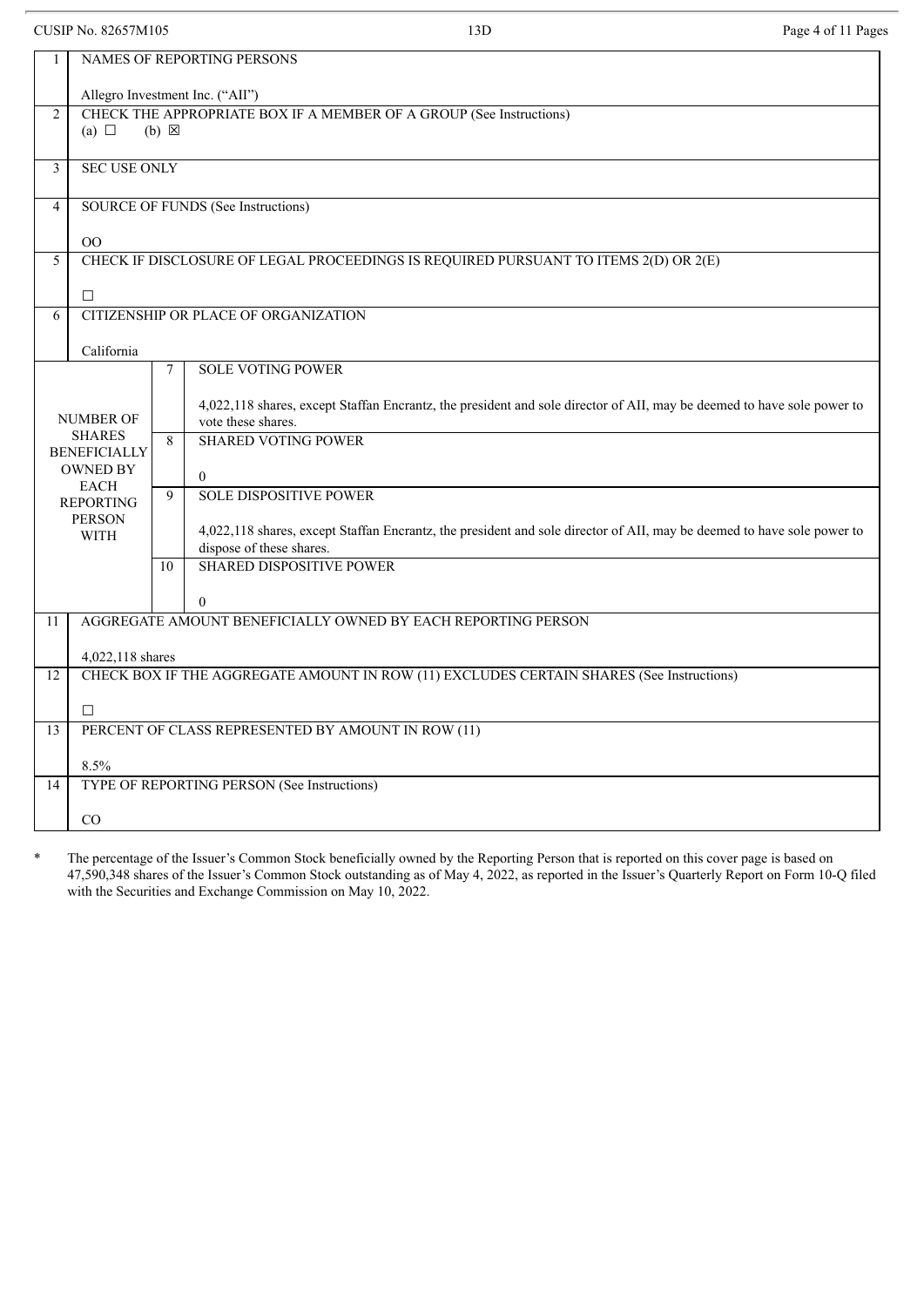CUSIP No. 82657M105 Page 5 of 11 Pages

| 1                                                               | NAMES OF REPORTING PERSONS                                                                           |                                                                                                                                                                                                                                                                                                                                                                                                                                                   |  |  |
|-----------------------------------------------------------------|------------------------------------------------------------------------------------------------------|---------------------------------------------------------------------------------------------------------------------------------------------------------------------------------------------------------------------------------------------------------------------------------------------------------------------------------------------------------------------------------------------------------------------------------------------------|--|--|
|                                                                 | <b>Staffan Encrantz</b>                                                                              |                                                                                                                                                                                                                                                                                                                                                                                                                                                   |  |  |
| 2                                                               | CHECK THE APPROPRIATE BOX IF A MEMBER OF A GROUP (See Instructions)<br>(a) $\Box$<br>$(b) \boxtimes$ |                                                                                                                                                                                                                                                                                                                                                                                                                                                   |  |  |
| $\mathfrak{Z}$                                                  | <b>SEC USE ONLY</b>                                                                                  |                                                                                                                                                                                                                                                                                                                                                                                                                                                   |  |  |
| $\overline{4}$                                                  | SOURCE OF FUNDS (See Instructions)                                                                   |                                                                                                                                                                                                                                                                                                                                                                                                                                                   |  |  |
|                                                                 | WC                                                                                                   |                                                                                                                                                                                                                                                                                                                                                                                                                                                   |  |  |
| 5                                                               | CHECK IF DISCLOSURE OF LEGAL PROCEEDINGS IS REQUIRED PURSUANT TO ITEMS 2(D) OR 2(E)                  |                                                                                                                                                                                                                                                                                                                                                                                                                                                   |  |  |
|                                                                 | $\Box$                                                                                               |                                                                                                                                                                                                                                                                                                                                                                                                                                                   |  |  |
| 6                                                               | CITIZENSHIP OR PLACE OF ORGANIZATION                                                                 |                                                                                                                                                                                                                                                                                                                                                                                                                                                   |  |  |
|                                                                 | Sweden                                                                                               |                                                                                                                                                                                                                                                                                                                                                                                                                                                   |  |  |
|                                                                 |                                                                                                      | <b>SOLE VOTING POWER</b><br>7                                                                                                                                                                                                                                                                                                                                                                                                                     |  |  |
| <b>NUMBER OF</b>                                                |                                                                                                      | 5,206,376 shares, of which 4,022,118 are held directly by the Fund, 632,456 are held directly by the LLC and 551,802<br>are held directly by the 1997 Staffan Encrantz and Margareta Encrantz Revocable Trust (the "Trust"). Mr. Encrantz is a<br>trustee of the Trust, the president and sole director of AII (the investment manager of the Fund), and the sole member of<br>the LLC and may be deemed to have sole power to vote these shares. |  |  |
|                                                                 | <b>SHARES</b><br><b>BENEFICIALLY</b>                                                                 | <b>SHARED VOTING POWER</b><br>8                                                                                                                                                                                                                                                                                                                                                                                                                   |  |  |
|                                                                 | <b>OWNED BY</b>                                                                                      | $\theta$                                                                                                                                                                                                                                                                                                                                                                                                                                          |  |  |
| <b>EACH</b><br><b>REPORTING</b><br><b>PERSON</b><br><b>WITH</b> |                                                                                                      | <b>SOLE DISPOSITIVE POWER</b><br>9                                                                                                                                                                                                                                                                                                                                                                                                                |  |  |
|                                                                 |                                                                                                      | 5,206,376 shares, of which 4,022,118 are held directly by the Fund, 632,456 are held directly by the LLC and 551,802<br>are held directly by the Trust. Mr. Encrantz is a trustee of the Trust, the president and sole director of AII (the investment<br>manager of the Fund), and the sole member of the LLC and may be deemed to have sole power to dispose of these<br>shares.                                                                |  |  |
|                                                                 |                                                                                                      | <b>SHARED DISPOSITIVE POWER</b><br>10                                                                                                                                                                                                                                                                                                                                                                                                             |  |  |
|                                                                 |                                                                                                      | $\theta$                                                                                                                                                                                                                                                                                                                                                                                                                                          |  |  |
| 11                                                              |                                                                                                      | AGGREGATE AMOUNT BENEFICIALLY OWNED BY EACH REPORTING PERSON                                                                                                                                                                                                                                                                                                                                                                                      |  |  |
|                                                                 | 5,206,376 shares                                                                                     |                                                                                                                                                                                                                                                                                                                                                                                                                                                   |  |  |
| 12                                                              |                                                                                                      |                                                                                                                                                                                                                                                                                                                                                                                                                                                   |  |  |
|                                                                 | $\Box$                                                                                               |                                                                                                                                                                                                                                                                                                                                                                                                                                                   |  |  |
| 13                                                              |                                                                                                      | PERCENT OF CLASS REPRESENTED BY AMOUNT IN ROW (11)                                                                                                                                                                                                                                                                                                                                                                                                |  |  |
|                                                                 | 10.9%                                                                                                |                                                                                                                                                                                                                                                                                                                                                                                                                                                   |  |  |
| 14                                                              |                                                                                                      | TYPE OF REPORTING PERSON (See Instructions)                                                                                                                                                                                                                                                                                                                                                                                                       |  |  |
|                                                                 | IN                                                                                                   |                                                                                                                                                                                                                                                                                                                                                                                                                                                   |  |  |
|                                                                 |                                                                                                      | CHECK BOX IF THE AGGREGATE AMOUNT IN ROW (11) EXCLUDES CERTAIN SHARES (See Instructions)                                                                                                                                                                                                                                                                                                                                                          |  |  |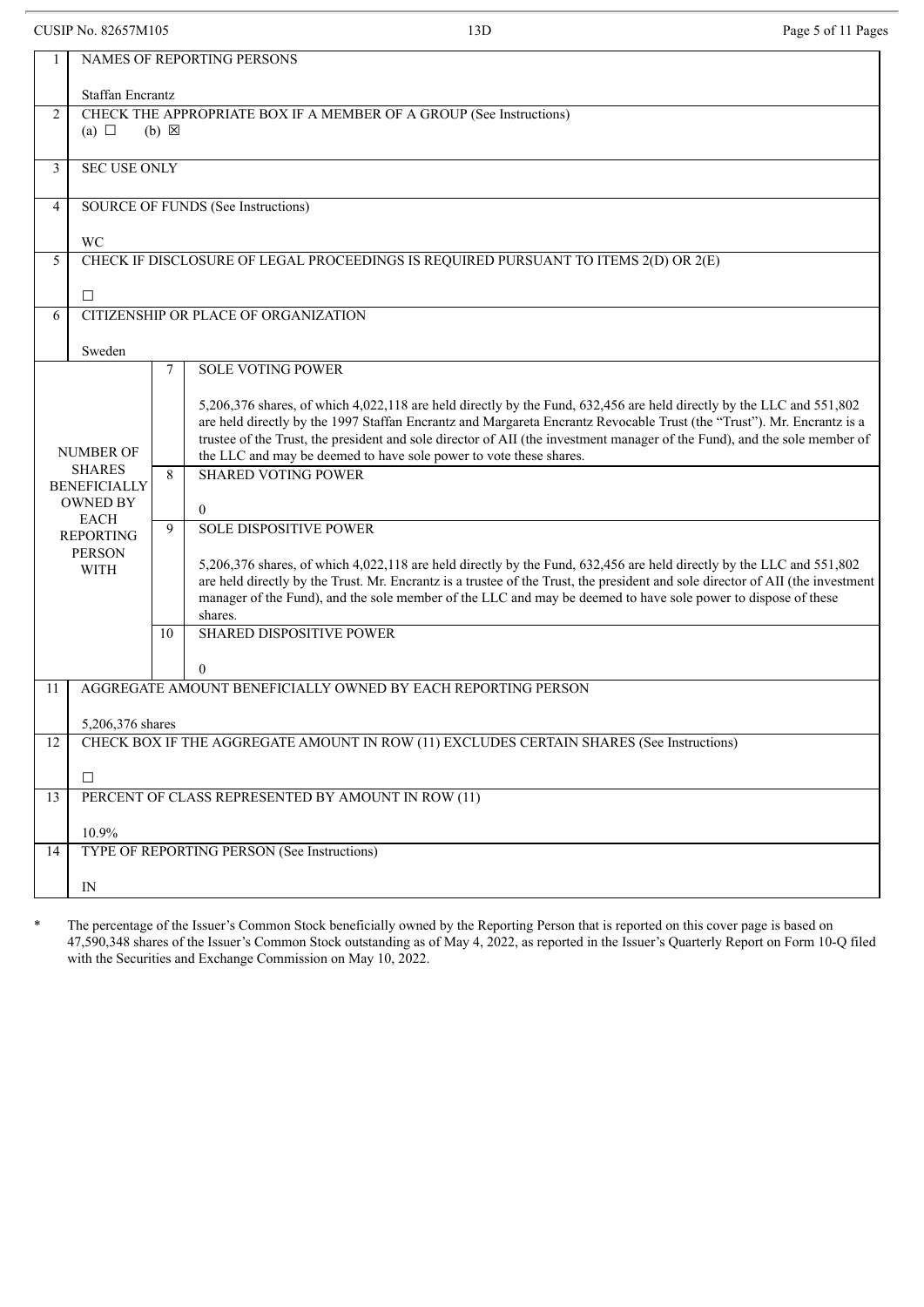### CUSIP No. 82657M105 2008 13D Page 6 of 11 Pages

#### **Item 1. Security and Issuer**

This Amendment No. 1 to Schedule 13D ("Schedule 13D") relates to the shares of Common Stock, par value \$0.001 per share ("Common Stock"), of Sight Sciences, Inc. (the "Issuer"). The principal executive offices of the Issuer are located at 4040 Campbell Ave., Suite 100, Menlo Park, CA 94025.

#### **Item 2. Identity and Background**

(a) This Schedule 13D is filed by Allegro Investment Fund L.P., a Jersey limited partnership (the "Fund"), Allegro Investors LLC, a California limited liability company ("LLC"), Allegro Investment Inc., a California corporation ("AII"), and Staffan Encrantz, an individual. The foregoing entities and individual are collectively referred to herein as the "Reporting Persons."

AII provides business management services to the Fund and may be deemed to have sole power to vote and to dispose of the shares of the Issuer directly owned by the Fund.

Mr. Encrantz is a trustee of the 1997 Staffan Encrantz and Margareta Encrantz Revocable Trust (the "Trust"), the president and sole director of AII, and the sole member of the LLC and may be deemed to have sole power to vote and to dispose of the shares of the Issuer directly owned by the Trust, the Fund and the LLC.

The Fund's general partner is Allegro Fund GP Ltd. (the "GP"). The members of the GP's board of directors are Jennifer Le Chevalier, Stacy White, and Mr. Encrantz.

(b) The address of the principal place of business of each of the Reporting Persons is c/o Allegro Investment Inc., 525 Middlefield Road, Suite 220, Menlo Park, CA 94025. The address of the principal place of business of each of the GP, Ms. Le Chevalier and Ms. White is Second Floor, Gaspe House 66-72 Esplanad St. Helier, Jersey JE1 1GH.

(c) The principal occupation of Mr. Encrantz is as the president and sole director of AII, a business management company. The Fund is a private investment partnership and the LLC is an investment management company. The GP serves as the Fund's general partner and investment manager. The principal occupation of each of Ms. Le Chevalier and Ms. White is as a director of the GP.

(d) During the last five years, none of the Reporting Persons, the GP, Ms. Le Chevalier or Ms. White have been convicted in any criminal proceeding (excluding traffic violations or similar misdemeanors).

(e) During the last five years, none of the Reporting Persons, the GP, Ms. Le Chevalier or Ms. White have been a party to a civil proceeding of a judicial or administrative body of competent jurisdiction and as a result of such proceeding was or is subject to a judgment, decree or final order enjoining future violations of, or prohibiting or mandating activities subject to, federal or state securities laws or finding any violation with respect to such laws.

(f) The responses of the Reporting Persons with respect to Row 6 of their respective cover pages to this Schedule 13D are incorporated herein by reference. The GP is a corporation organized under the laws of Jersey. Ms. Le Chevalier is a citizen of Ireland and Ms. White is a citizen of Great Britain.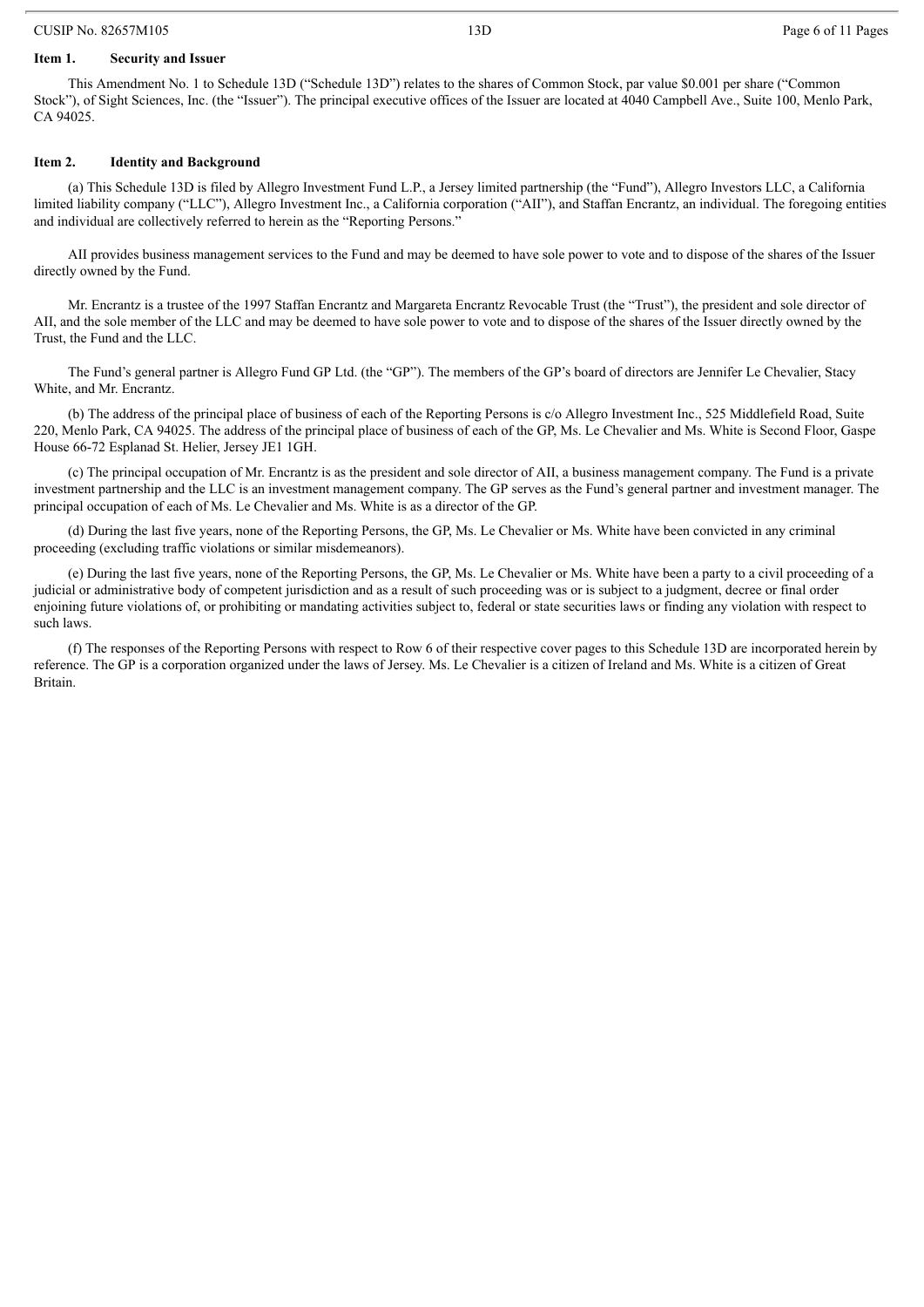#### **Item 3. Source and Amount of Funds or Other Considerations**

An aggregate of 551,802 shares of Common Stock reported herein as beneficially owned by the Trust were purchased by the Trust in transactions and at the prices described in Item 5(c) of this Schedule 13D (the "Acquired Shares") which is incorporated herein by reference.

All such purchases of the Acquired Shares were for cash and were funded by working capital of the Trust.

#### **Item 4. Purpose of Transaction**

The Trust acquired the Acquired Shares for investment purposes. Following the date of this filing, the Trust may transfer all or a portion of the Acquired Shares to the LLC for no consideration. One or more persons identified in Item 2 may buy or sell additional securities of the Issuer from time to time in open market or private transactions, depending on its evaluation of the Issuer's business, prospects and financial condition, the market for the Issuer's securities, other developments concerning the Issuer, other investment opportunities available to such person, general economic, money market and stock market conditions, and other considerations as such person deems relevant.

Except as described herein, none of the persons identified in Item 2 have a present plan or proposal that relate to or would result in any of the transactions described in subparagraphs (a) through (j) of Item 4 of Schedule 13D of the Securities Exchange Act of 1934 (the "Act"). However, each such person reserves the right to propose or participate in future transactions which may result in one or more of such actions. In addition, consistent with their investment purpose, such persons may engage in communications with persons associated with the Issuer, including shareholders of the Issuer, officers of the Issuer and/or members of the board of directors of the Issuer, to discuss matters regarding the Issuer, including but not limited to its operations and strategic direction. Staffan Encrantz currently serves as a director of the Issuer and therefore will engage in regular discussions with the Issuer's board of directors and management as part of his duties as a director. One or more persons identified in Item 2 may also engage from time to time in ordinary course transactions with financial institutions with respect to the securities described herein.

#### **Item 5. Interest in Securities of the Issuer**

(a)-(b) The responses of the Reporting Persons with respect to Rows 7 through 13 of their respective cover pages to this Schedule 13D are incorporated herein by reference. No shares of the Issuer are directly held by the GP, Ms. Le Chevalier or Ms. White and none of them have sole or shared voting or dispositive power over shares of the Issuer directly held by the Trust, the Fund or the LLC.

Calculations of the percentage of the shares of Common Stock beneficially owned by the Reporting Persons is based on 47,590,348 shares of the Issuer's Common Stock outstanding as of May 4, 2022, as reported in the Issuer's Quarterly Report on Form 10-Q filed with the Securities and Exchange Commission (the "SEC") on May 10, 2022.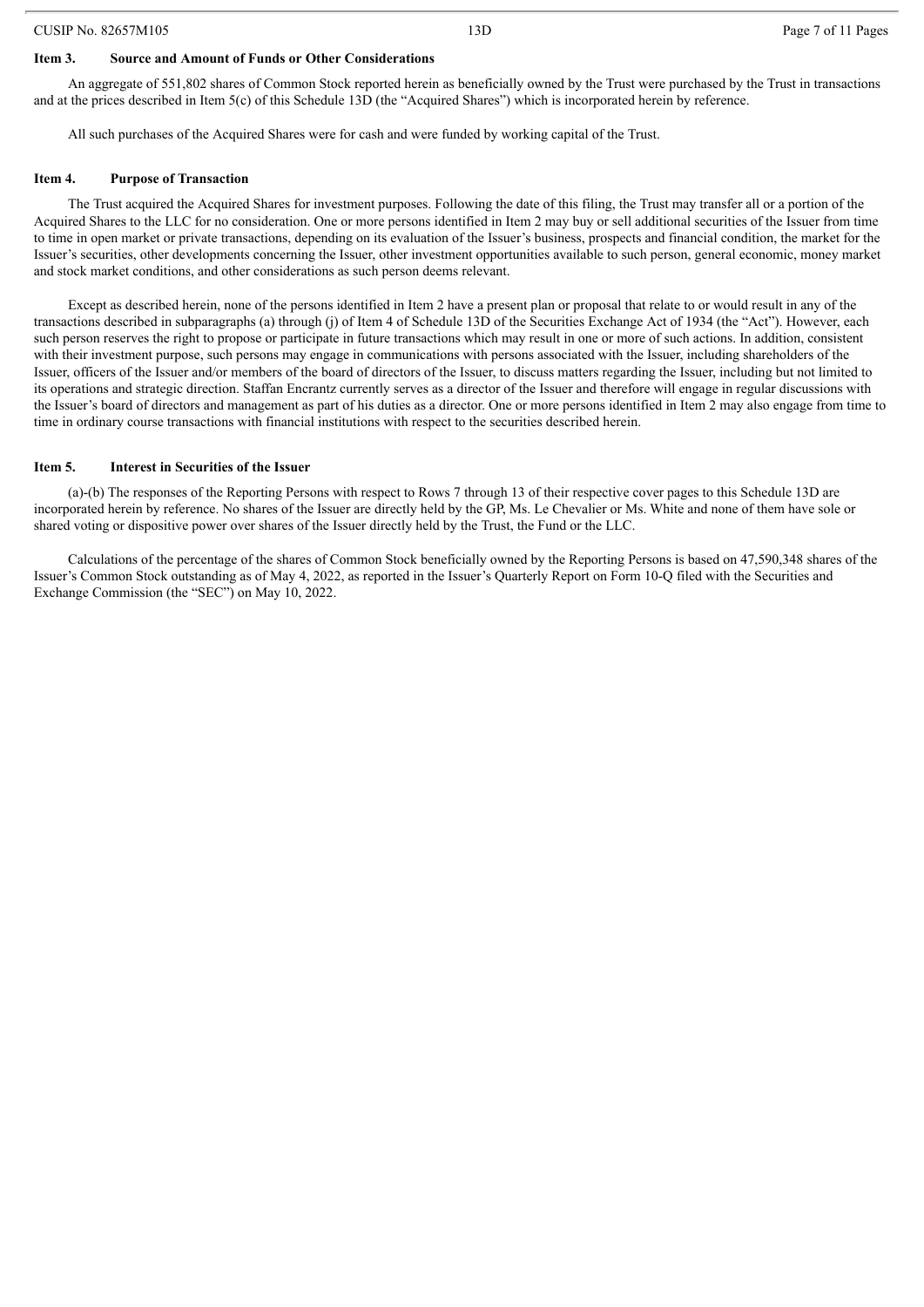(c) The following transactions in Common Stock were effected in the sixty days prior to the filing of this Schedule 13D:

|                        | Amount<br>of                  |                        |                                    |
|------------------------|-------------------------------|------------------------|------------------------------------|
| Date of<br>Transaction | <b>Securities</b><br>Involved | <b>Price Per Share</b> | Where and How Effected             |
| 5/13/2022              | 1,802                         | \$7.9811(1)(4)         | Open Market Purchases by the Trust |
| 5/16/2022              | 300,000                       | \$8.20(2)(4)           | Open Market Purchases by the Trust |
| 5/17/2022              | 250,000                       | \$8,4949(3)(4)         | Open Market Purchases by the Trust |

(1) The price reported reflects the weighted average purchase price. These shares were purchased in multiple transactions at prices ranging from \$7.91 to \$8.00 per share, inclusive.

(2) The price reported reflects the weighted average purchase price. These shares were purchased in multiple transactions at prices ranging from \$8.025 to \$8.45 per share, inclusive.

(3) The price reported reflects the weighted average purchase price. These shares were purchased in multiple transactions at prices ranging from \$8.155 to \$8.73 per share, inclusive.

(4) The Reporting Persons hereby undertake to provide upon request to the SEC staff full information regarding the number of shares sold at each separate price within the ranges set forth in the footnotes above.

(d) No person (other than the Reporting Persons) is known to have the right to receive or the power to direct the receipt of dividends from, or the proceeds from the sale of, the shares of Common Stock subject to this Schedule 13D.

(e) Not applicable.

### **Item 6. Contracts, Arrangements, Understandings or Relationships with Respect to Securities of the Issuer**

#### *Investors' Rights Agreement*

On November 23, 2020, the Issuer, the Fund, the LLC and certain other parties entered into a Third Amended and Restated Investors' Rights Agreement (the "Investor Rights Agreement"). The Investor Rights Agreement provides for, among other things, certain rights relating to the registration of Common Stock held by such holders.

#### *Non-Employee Director Equity Compensation*

The Issuer's board of directors adopted, and its stockholders approved, a compensation program (the "Non-Employee Director Compensation Program") for the Issuer's non-employee directors, including Mr. Encrantz. Pursuant to the Non-Employee Director Compensation Program, each non-employee director who (i) has been serving on the Issuer's board of directors for at least six months as of the date of any annual meeting of stockholders after the Company's initial public offering and (ii) will continue to serve as a non-employee director immediately following such meeting, will receive on the date of such annual meeting, a number of the Issuer's restricted stock units equal to \$120,000 divided by the closing price of one share of the Common Stock on the date of grant. These restricted stock units will vest in a single installment on the earlier of the date of the next annual meeting or the first anniversary of the date of grant. In addition, all unvested restricted stock units will vest in full upon the occurrence of a change in control of the Issuer. The Issuer's non-employee directors are also entitled to receive cash compensation as set forth in the Non-Employee Director Compensation Program.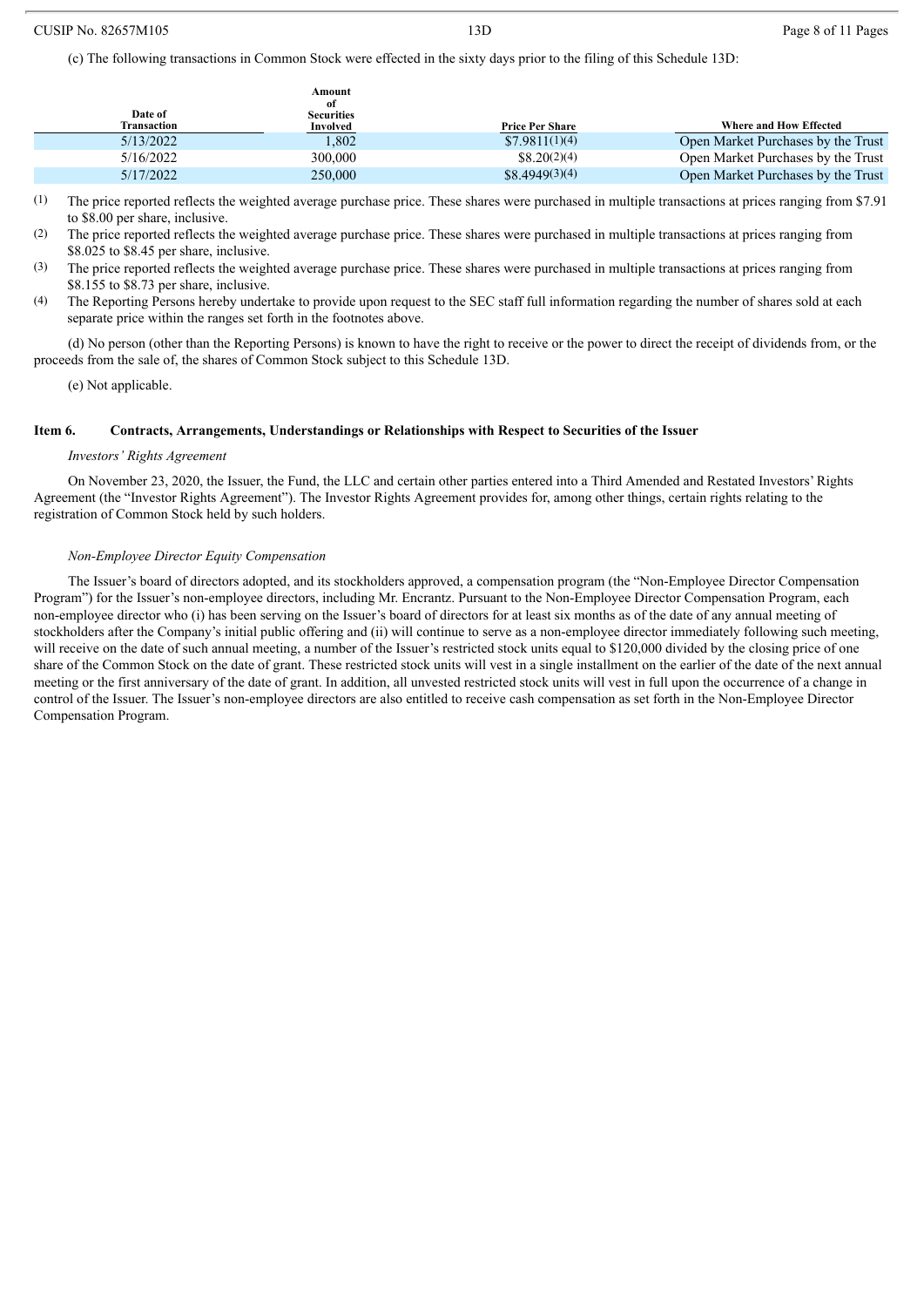#### CUSIP No. 82657M105 2008 13D Page 9 of 11 Pages

## *Pledge Arrangement*

Shares of Common Stock held by the LLC have been pledged as collateral to a third-party lender in connection with a financing arrangement in effect prior to the Issuer's initial public offering. In the event of a default and the subsequent foreclosure on the pledged securities by such lender, voting and investment power over such pledged securities may be exercised by the lender.

The foregoing descriptions of the Investor Rights Agreement and the Non-Employee Director Compensation Program together with any exhibits attached thereto and any amendments thereof do not purport to be complete and are qualified in their entirety by reference to the full text of such agreements filed as exhibits to this Schedule 13D, and incorporated herein by reference.

The disclosures in Item 2(a) of this Schedule 13D are incorporated herein by reference.

### **Item 7. Material to Be Filed as Exhibits**

| Exhibit No. | <b>Description</b>                                                                                                                                                                    |
|-------------|---------------------------------------------------------------------------------------------------------------------------------------------------------------------------------------|
| A           | Agreement of Joint Filing, dated May 19, 2022                                                                                                                                         |
| B           | Third Amended and Restated Investors' Rights Agreement (incorporated by reference to Exhibit 4.1 to the Issuer's Registration<br>Statement on Form S-1 (File No. 333-257320))         |
| C           | Non-Employee Director Compensation Program (incorporated by reference to Exhibit 10.3 to the Issuer's Amendment No. 1 to<br>Registration Statement on Form S-1 (File No. 333-257320)) |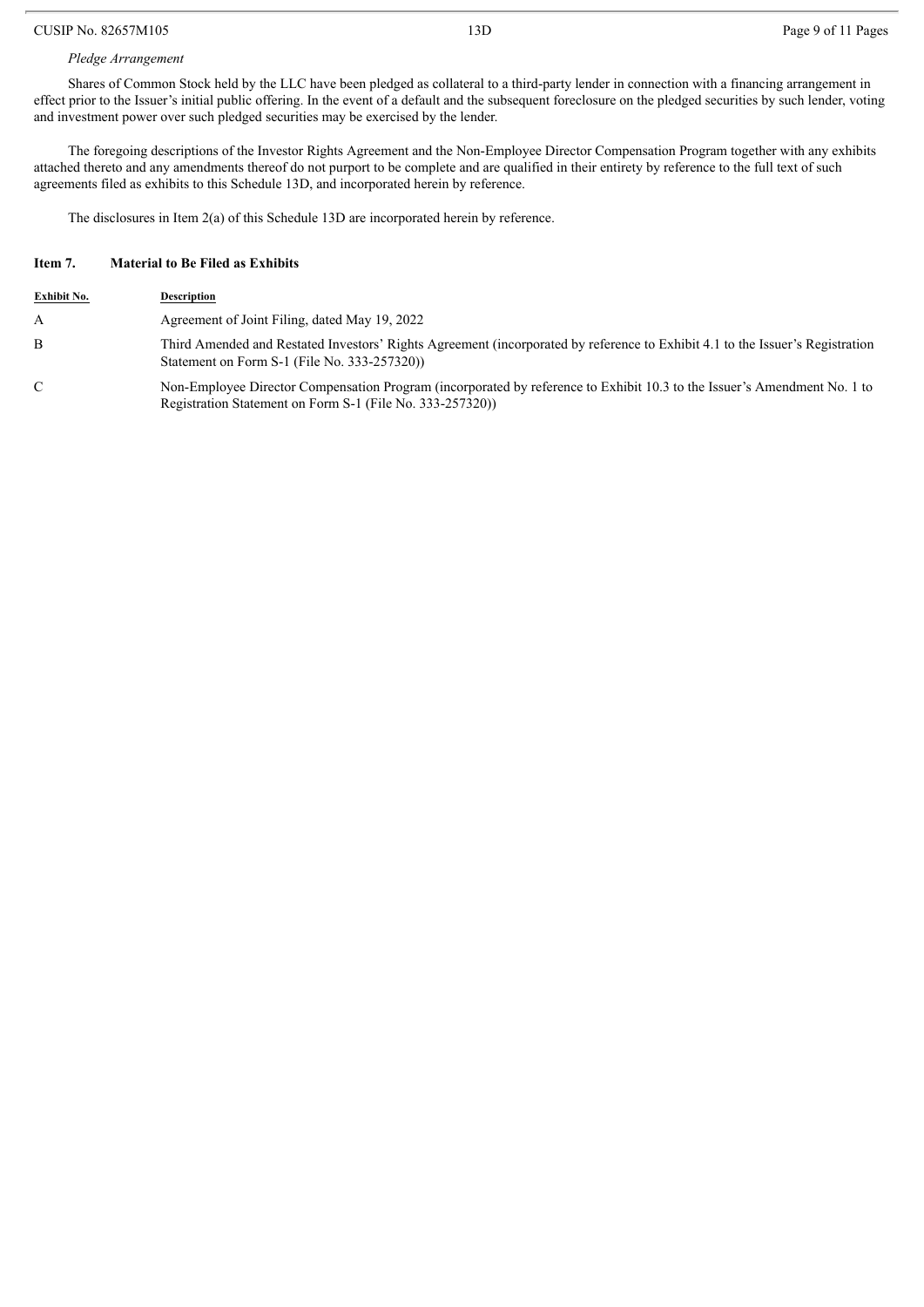# **SIGNATURES**

After reasonable inquiry and to the best of my knowledge and belief, I certify that the information set forth in this statement is true, complete and correct.

Date: May 19, 2022

# **Allegro Investment Fund, L.P.**

By: /s/ Staffan Encrantz

Staffan Encrantz, President of Allegro Investment Inc., Investment Manager of Allegro Investment Fund, L.P.

# **Allegro Investors LLC**

By: /s/ Staffan Encrantz Staffan Encrantz, Sole Member

## **Allegro Investment Inc.**

By: /s/ Staffan Encrantz Staffan Encrantz, President

By: /s/ Staffan Encrantz Staffan Encrantz